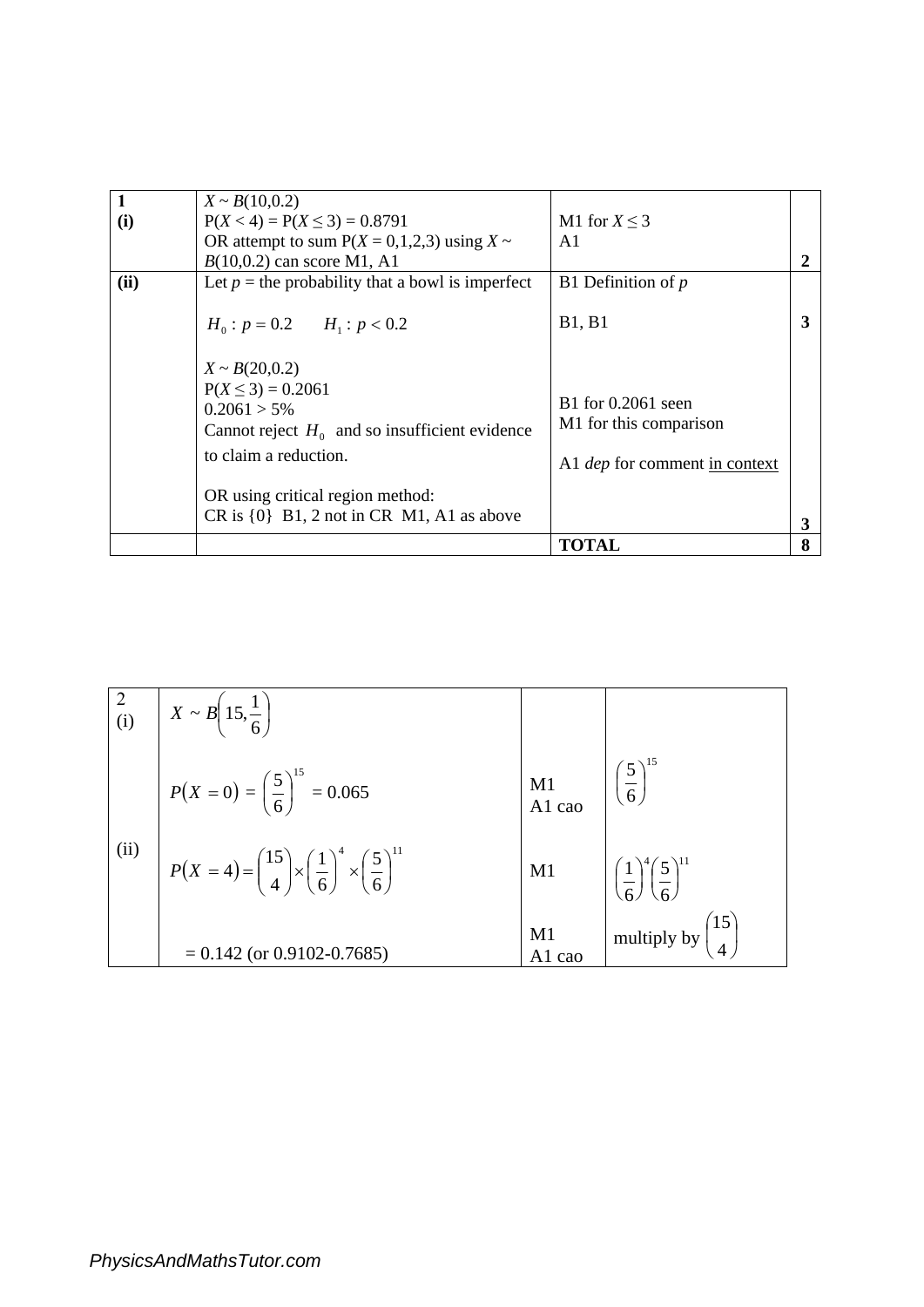| (iii) | $P(X > 3) = 1 - P(X \le 3)$<br>$= 1 - 0.7685 = 0.232$                                                                                                                                                | M1<br>A1               |                            |
|-------|------------------------------------------------------------------------------------------------------------------------------------------------------------------------------------------------------|------------------------|----------------------------|
| (iv)  |                                                                                                                                                                                                      | B1                     | Definition of p            |
| (A)   | Let $p =$ probability of a six on any throw<br>$H_0: p = \frac{1}{6}$ $H_1: p < \frac{1}{6}$                                                                                                         | B1                     | Both hypotheses            |
|       | $X \sim B\left(15, \frac{1}{6}\right)$<br>$P(X = 0) = 0.065$<br>$0.065 < 0.1$ and so reject $H_0$<br>Conclude that there is sufficient evidence at<br>the 10% level that the dice are biased against | M1<br>M1 dep<br>E1 dep | 0.065<br>Comparison        |
|       | sixes.                                                                                                                                                                                               | B <sub>1</sub>         | Both hypotheses            |
| (B)   | Let $p =$ probability of a six on any throw<br>$H_0: p = \frac{1}{6}$ $H_1: p > \frac{1}{6}$                                                                                                         |                        |                            |
|       | $X \sim B\left(15, \frac{1}{6}\right)$                                                                                                                                                               | M1<br>M1 dep           | 0.09<br>Comparison         |
|       | $P(X \ge 5) = 1 - P(X \le 4) = 1 - 0.910 = 0.09$<br>$0.09 < 0.1$ and so reject $H_0$<br>Conclude that there is sufficient evidence at                                                                | E1 dep                 |                            |
|       | the 10% level that the dice are biased in<br>favour of sixes.                                                                                                                                        | E1<br>E1               | Contradictory<br>By chance |
| (v)   | Conclusions contradictory.<br>Even if null hypothesis is true, it will be<br>rejected 10% of the time purely by chance.<br>Or other sensible comments.                                               |                        |                            |